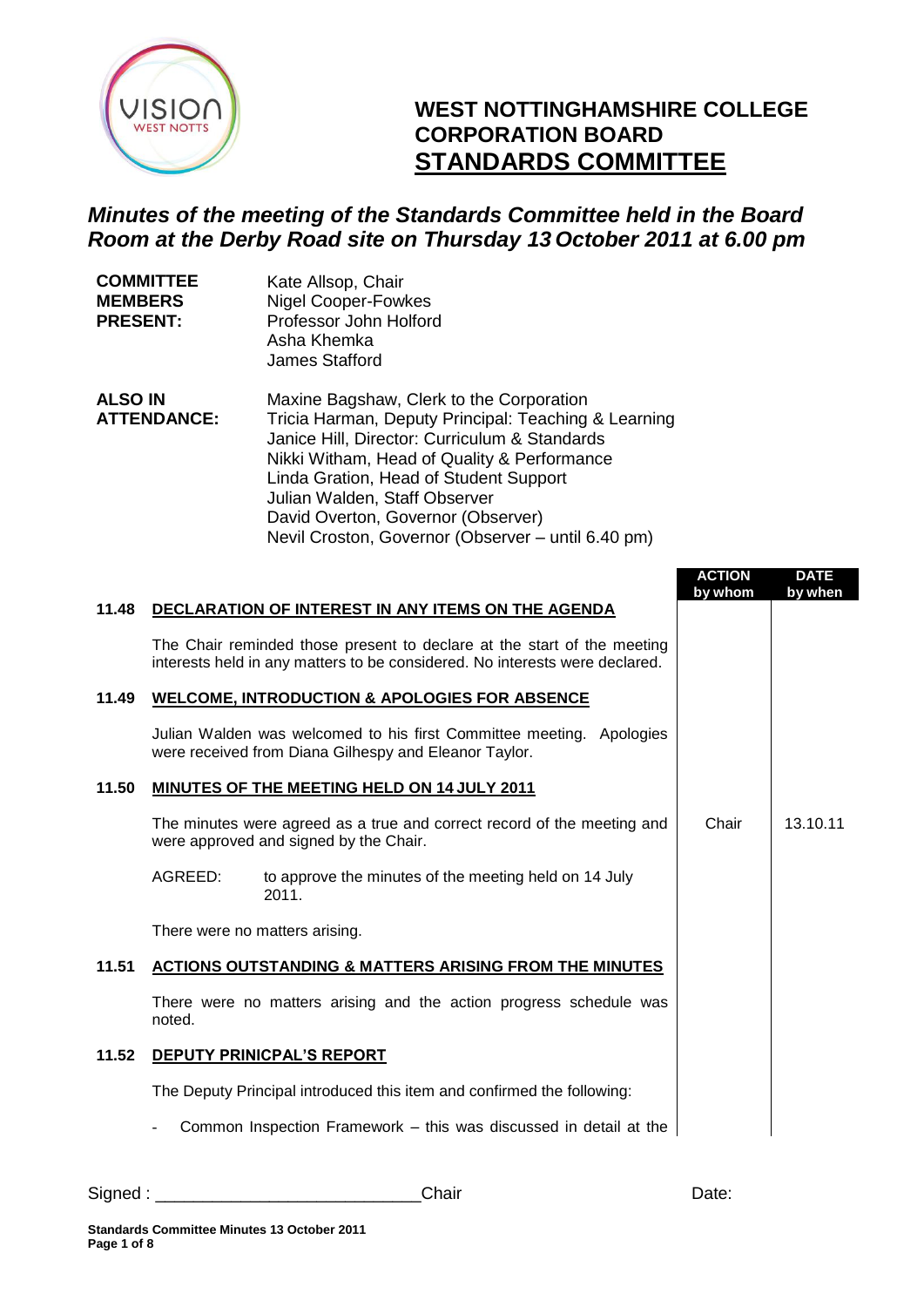| <b>ACTION</b> | <b>DATE</b> |
|---------------|-------------|
| by whom       | by when     |

earlier Board meeting.

- $HE$  validating partners the College currently has two Higher Education validating partners, both of which have recently revised their business strategies. This is particularly in relation to partnership working and in light of this the College will review its strategic university partnership relationships in order to ensure institutional fit and to support successful implementation of the College strategy. Preparatory work includes the selection of potential partners and initial relationship building, together with the planned consolidation of University of Derby provision.
- 16-18 Bursaries the College has received 101 applications for support under its bursary scheme, this is quite small when compared with the number of students who received EMA. Approximately 90 of the applications are at the stage where the College is awaiting evidence, and approximately 12 have been approved. The College may see an impact on retention as a result of the withdrawal of EMA and this is something that is being monitored.
- The Students` Union have confirmed that they are to sponsor a learner under the Inspire and Achieve Foundation's initiative. Also considering support are Mansfield District Council and HSBC.

Members discussed, in detail, the review of the College`s Higher Education validating partners and noted that publication of inspection results were anticipated in October or November 2011. Members were advised that it is likely that Leeds Metropolitan University (LMU) will be reducing its partnership arrangements and that this may be as a result of informal collaborative audit feedback that there is 'limited confidence' in the partnership arrangements in place. It was agreed that, if this is the finding then the College would not particularly wish to be associated with a university with this grading. Members were advised that, in real terms, it is highly likely that the College will be looking for a new validating partner.

AGREED: to note the content of the report.

## **11.53 LEARNER RECRUITMENT (TARGET & POSITIONS TO DATE)**

The Deputy Principal introduced this item and confirmed that her detailed written report relates to full time enrolments funding by:

- a) YPLA for 16-18 year learners
- b) SFA for 19+ learners and
- c) HEFCE for HE Learners

She confirmed the following:

- The target for full time 16-18 learners is 3013. Currently enrolments stand at 97% of plan. Whilst there has been a number of withdrawals, the College is confident that it will hit its target. It was noted that recruitment in this area is slightly up on last year and that the College has not particularly seen the anticipated negative impact of the withdrawal of EMA, although its impact in relation to retention has to be carefully monitored.
- The target for 19+ full time learners is 767 and, currently, enrolments are 98% of plan, there have been 24 withdrawals to date.
- HEFCE funding targets should be met through a combination of full and part time enrolments, with no over recruitment above the 5% tolerance, which would lead to a financial penalty.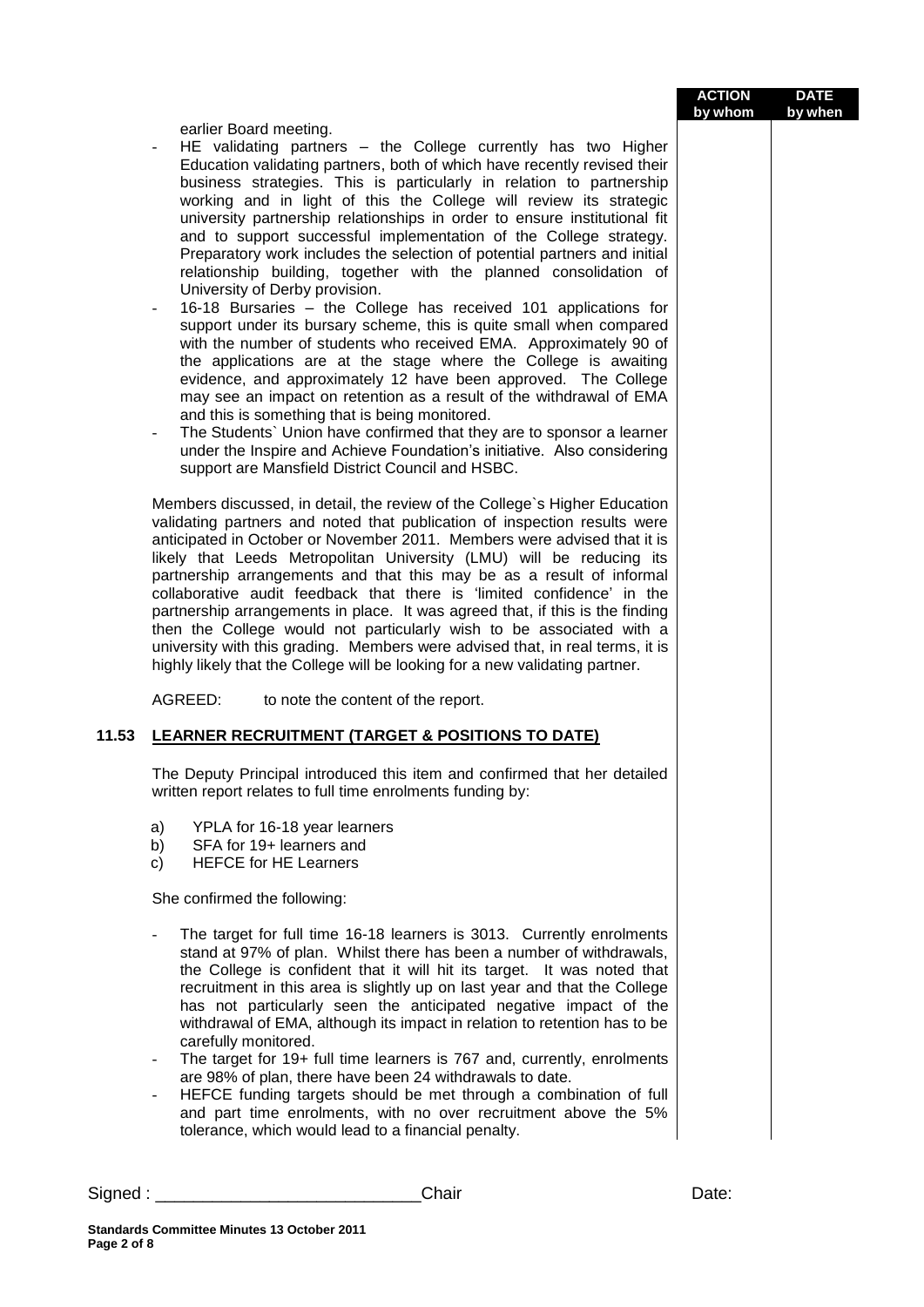|            |                                                                                                                                                                                                                                                                                                                                                                                                                                                                                                                                                                                                                                                                                                                                                                                                                                                                                                                                                                                                                                                          | <b>ACTION</b><br>by whom | <b>DATE</b><br>by when |
|------------|----------------------------------------------------------------------------------------------------------------------------------------------------------------------------------------------------------------------------------------------------------------------------------------------------------------------------------------------------------------------------------------------------------------------------------------------------------------------------------------------------------------------------------------------------------------------------------------------------------------------------------------------------------------------------------------------------------------------------------------------------------------------------------------------------------------------------------------------------------------------------------------------------------------------------------------------------------------------------------------------------------------------------------------------------------|--------------------------|------------------------|
|            | In terms of general enrolment issues to address, members were advised<br>that the College has seen a significant increase in the use of buses by<br>students. It was believed that this was one consequence of the withdrawal<br>of EMA. It was noted that the College has provided additional buses and<br>buses to new geographical areas in this academic year.                                                                                                                                                                                                                                                                                                                                                                                                                                                                                                                                                                                                                                                                                       |                          |                        |
|            | AGREED:<br>to note the content of the report.                                                                                                                                                                                                                                                                                                                                                                                                                                                                                                                                                                                                                                                                                                                                                                                                                                                                                                                                                                                                            |                          |                        |
| 11.54      | <b>EXAMINATION RESULTS 2010/11</b>                                                                                                                                                                                                                                                                                                                                                                                                                                                                                                                                                                                                                                                                                                                                                                                                                                                                                                                                                                                                                       |                          |                        |
|            | The Deputy Principal introduced this item and drew members' attention to<br>her detailed report. She confirmed the following:                                                                                                                                                                                                                                                                                                                                                                                                                                                                                                                                                                                                                                                                                                                                                                                                                                                                                                                            |                          |                        |
|            | A similar number of AS and A2 entries compared to the previous year.<br>A2 results show a continuing improvement trend, a) overall pass<br>increase from 97.2% to 98.8%, b) national pass rate increased from<br>97.6% to 97.8%. First year WNC pass rate is above the national<br>average, c) percentage A* to A grades increased by 4% to 12%, d)<br>percentage A* to C grades increased by 4% to 32%, e) seven passes<br>were at the A* grade.<br>The AS pass rate a) fell by 3% from 82% in 2009/10 to 79% in<br>$\blacksquare$<br>2010/11, b) percentage pass rate of AB grades reduced from 30% to<br>22%, c) percentage pass rate at A to C grades reduced from 59% to<br>53%, d) national pass rate for 2010/11 is 88.2%, compared to 78.6%<br>for the College.<br>GSCE results continue to improve a) pass rate increase from 96% in<br>2009/10 to 99% in 2010/11, b) percentage A* C grades increased<br>from 55% to 65%, c) national pass rate is 98.8% compared to 98.9%<br>for the College, d) success rates are 69% due to poor retention. |                          |                        |
|            | Members all felt that the A level and GCSE results were good, but that the<br>AS results were disappointing. It was acknowledged that there is<br>significant work to be done in this academic year to see these improved.<br>In relation to GCSE performance, it was acknowledged that, whilst the<br>pass rate is good, the success rates are poor and this is as a direct result<br>of poor retention.                                                                                                                                                                                                                                                                                                                                                                                                                                                                                                                                                                                                                                                |                          |                        |
|            | Members discussed this in more detail and were advised that the issue<br>seems to relate to the retention of Access students who take GCSEs<br>alongside their main course. What appears to happen is that 'when the<br>going gets tough' on the main course, students drop the GCSEs to focus<br>on core provision. Members discussed students' views regarding success<br>and agreed that there is a need to raise aspirations in tandem with<br>providing outstanding teaching. The Deputy Principal indicated that advice<br>and guidance also has a role to play in ensuring that students enrol on the<br>right course and will 'stay the distance'. Members were advised that the<br>College does have selection criteria in place and the hope is to always<br>match a student with a relevant course for their aspirations.                                                                                                                                                                                                                     |                          |                        |
|            | Whilst acknowledging that there are areas that required improvement, it<br>was felt that the results were fantastic for Mansfield and the town. The<br>Principal accepted that this was the case, but indicated that so far as<br>success rates were concerned, they need to improve. Members discussed<br>the competitors in the area, Bilborough in particular was discussed as a<br>College having an excellent reputation for A levels. The Principal indicated<br>that the sector would benefit significantly from having an A level Academy                                                                                                                                                                                                                                                                                                                                                                                                                                                                                                        |                          |                        |
| $Sigma :=$ | Chair                                                                                                                                                                                                                                                                                                                                                                                                                                                                                                                                                                                                                                                                                                                                                                                                                                                                                                                                                                                                                                                    | Date:                    |                        |

**Page 3 of 8**

**Standards Committee Minutes 13 October 2011**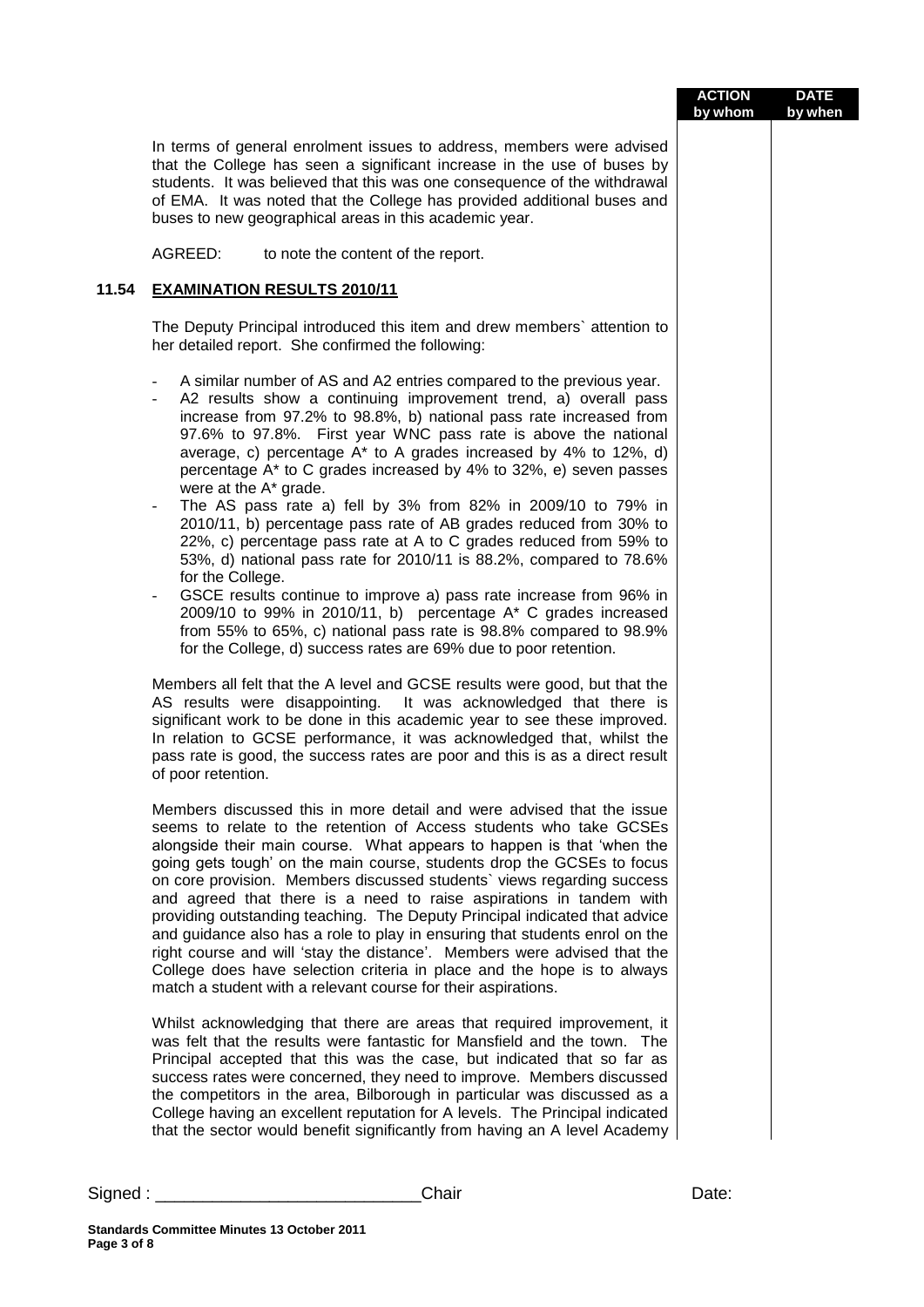|       |                                                                                                                                                                                                   |                                                                                                                                                                                                                                                                                                                                                                                                                                                                                                                                                                                                                                                                                                                                                                                                                                                                                                                                                                                                                                                                                                                                                                                                                                                                                                                                                                                                                                                                                                                                                                                                                                                                                                                                                                                                                                                                                                        | <b>ACTION</b><br>by whom | <b>DATE</b><br>by when |
|-------|---------------------------------------------------------------------------------------------------------------------------------------------------------------------------------------------------|--------------------------------------------------------------------------------------------------------------------------------------------------------------------------------------------------------------------------------------------------------------------------------------------------------------------------------------------------------------------------------------------------------------------------------------------------------------------------------------------------------------------------------------------------------------------------------------------------------------------------------------------------------------------------------------------------------------------------------------------------------------------------------------------------------------------------------------------------------------------------------------------------------------------------------------------------------------------------------------------------------------------------------------------------------------------------------------------------------------------------------------------------------------------------------------------------------------------------------------------------------------------------------------------------------------------------------------------------------------------------------------------------------------------------------------------------------------------------------------------------------------------------------------------------------------------------------------------------------------------------------------------------------------------------------------------------------------------------------------------------------------------------------------------------------------------------------------------------------------------------------------------------------|--------------------------|------------------------|
|       | in Mansfield.<br>AGREED:                                                                                                                                                                          | to note the update provided.                                                                                                                                                                                                                                                                                                                                                                                                                                                                                                                                                                                                                                                                                                                                                                                                                                                                                                                                                                                                                                                                                                                                                                                                                                                                                                                                                                                                                                                                                                                                                                                                                                                                                                                                                                                                                                                                           |                          |                        |
| 11.55 |                                                                                                                                                                                                   | <b>SCHOOL REVIEWS OUTCOMES - TERM 3 2010/11</b>                                                                                                                                                                                                                                                                                                                                                                                                                                                                                                                                                                                                                                                                                                                                                                                                                                                                                                                                                                                                                                                                                                                                                                                                                                                                                                                                                                                                                                                                                                                                                                                                                                                                                                                                                                                                                                                        |                          |                        |
|       | confirmed the following:                                                                                                                                                                          | The Director of Curriculum and Standards introduced this item and                                                                                                                                                                                                                                                                                                                                                                                                                                                                                                                                                                                                                                                                                                                                                                                                                                                                                                                                                                                                                                                                                                                                                                                                                                                                                                                                                                                                                                                                                                                                                                                                                                                                                                                                                                                                                                      |                          |                        |
|       | $\overline{\phantom{a}}$<br>$\frac{1}{2}$<br>one School.<br>$\overline{\phantom{a}}$<br>and decreased in two.<br>$\overline{\phantom{a}}$<br>-<br>addressed.<br>electronically.<br>success rates. | The College's target for retention in 2010/11 was 92%, at the time of<br>School reviews (June 2011). Six Schools were at or above the<br>College's target, compared to five Schools at review 2 in March 2011.<br>The College's overall retention is 91%.<br>The College has set a target of 91% attendance for 2010/1, 1% above<br>OFSTED's rating of 90% being good. At the time of the third School<br>review, overall attendance was 90%.<br>Lateness has remained static in eight Schools, with a 1% increase in<br>Courses performing below the 75 <sup>th</sup> percentile were discussed and<br>School Management Teams were asked to identify any emerging<br>trends between performance, attendance, age groups and full time<br>programmes and teaching and learning observation grades.<br>Out of the eight Schools that deliver HEFCE funded programmes, in<br>year retention has increased in four Schools and decreased in four.<br>Functional Skills became the sole Skills for Life qualification for full<br>Retention has remained strong in six<br>time learners in 2010/11.<br>Schools and decreased in three Schools to below the College's target.<br>Overall Apprenticeship success rates have increased in four Schools<br>Three teaching and learning observations have been observed as<br>inadequate, grade 4 at the time of School review 3, compared to seven<br>at the same period in 2009/10.<br>A synopsis of all external verifier reports was reviewed and School<br>Management Teams confirmed that any action points had been<br>When planning, Teams were reminded that teaching staff should be<br>fully utilised against their contracted hours.<br>Destination data and unknown outcomes needed to be completed and<br>resolved as soon as possible, and all registers should be marked<br>From 2011/12 Functional Skills will be included in overall College |                          |                        |
|       |                                                                                                                                                                                                   | Members noted the detail and accepted that it was somewhat historical at<br>this particular point and that the focus was very much on retention for year<br>2011/12. As discussed in previous meetings, the significant decline in<br>retention in the area of Hospitality, Sport and Leisure was a concern.<br>Members were reminded that this was as a result of 'over selling' of the<br>course and were assured that this had now been rectified.                                                                                                                                                                                                                                                                                                                                                                                                                                                                                                                                                                                                                                                                                                                                                                                                                                                                                                                                                                                                                                                                                                                                                                                                                                                                                                                                                                                                                                                  |                          |                        |
|       | AGREED:                                                                                                                                                                                           | to note the content of the report.                                                                                                                                                                                                                                                                                                                                                                                                                                                                                                                                                                                                                                                                                                                                                                                                                                                                                                                                                                                                                                                                                                                                                                                                                                                                                                                                                                                                                                                                                                                                                                                                                                                                                                                                                                                                                                                                     |                          |                        |
| 11.56 | b) PROCESSES 2011/12                                                                                                                                                                              | <b>INTERNAL REVIEWS a) 2010/11 END OF YEAR REPORT.</b>                                                                                                                                                                                                                                                                                                                                                                                                                                                                                                                                                                                                                                                                                                                                                                                                                                                                                                                                                                                                                                                                                                                                                                                                                                                                                                                                                                                                                                                                                                                                                                                                                                                                                                                                                                                                                                                 |                          |                        |
|       |                                                                                                                                                                                                   | The Head of Quality and Performance introduced this item and drew<br>members' attention to her detailed report which was split into two sections,<br>the first summarising last year's position and the second giving an update                                                                                                                                                                                                                                                                                                                                                                                                                                                                                                                                                                                                                                                                                                                                                                                                                                                                                                                                                                                                                                                                                                                                                                                                                                                                                                                                                                                                                                                                                                                                                                                                                                                                        |                          |                        |
|       |                                                                                                                                                                                                   | Chair<br>Signed : __________________________________                                                                                                                                                                                                                                                                                                                                                                                                                                                                                                                                                                                                                                                                                                                                                                                                                                                                                                                                                                                                                                                                                                                                                                                                                                                                                                                                                                                                                                                                                                                                                                                                                                                                                                                                                                                                                                                   | Date:                    |                        |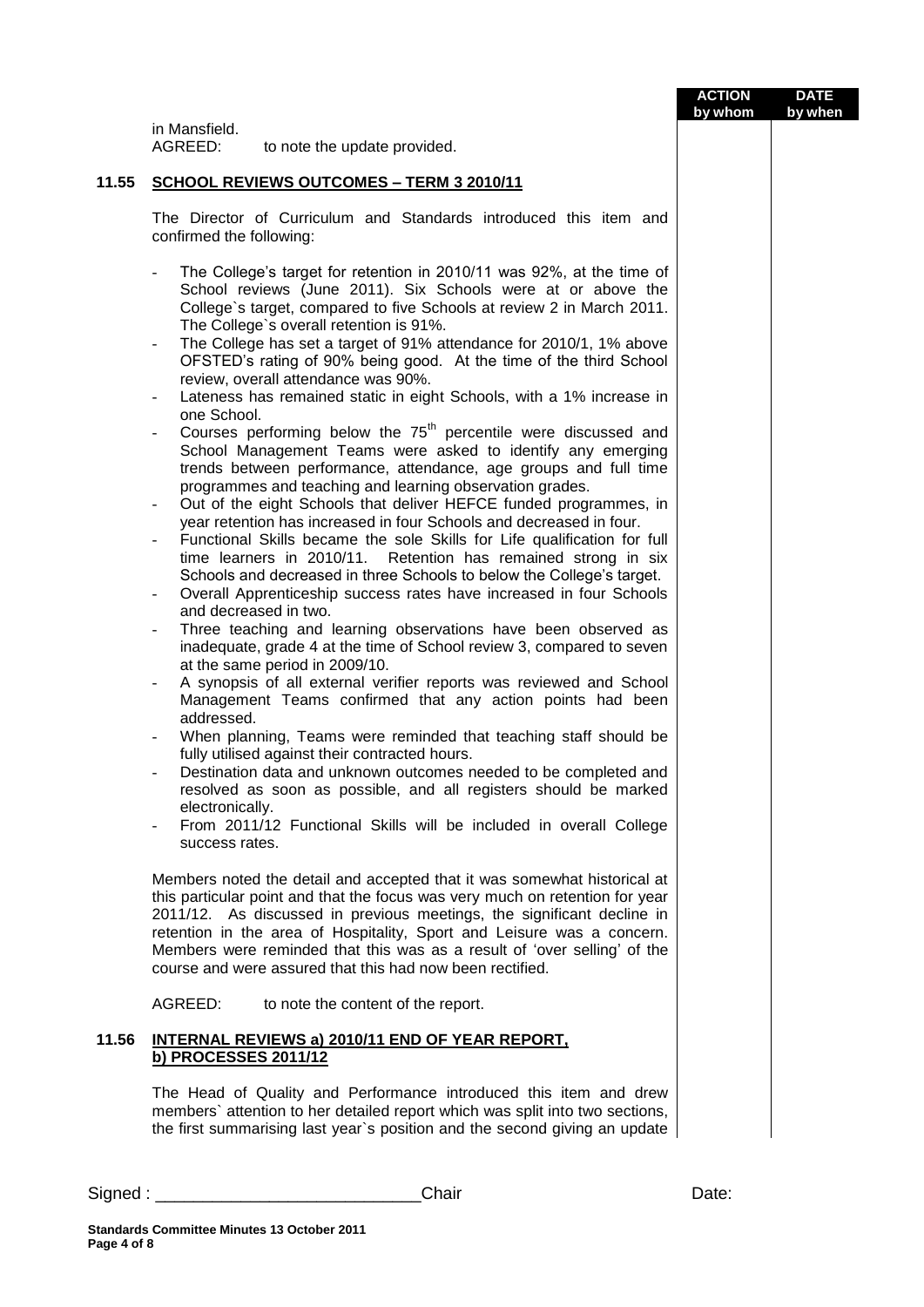|                                                                                                                                                                                                                                                                                                                                                                                                                                                                                                                                                                                                                                                                                                                                                                                                                                                                                                                                                                                                                                                                                                                                                                                                                                                                                                   | by whom | by whe |
|---------------------------------------------------------------------------------------------------------------------------------------------------------------------------------------------------------------------------------------------------------------------------------------------------------------------------------------------------------------------------------------------------------------------------------------------------------------------------------------------------------------------------------------------------------------------------------------------------------------------------------------------------------------------------------------------------------------------------------------------------------------------------------------------------------------------------------------------------------------------------------------------------------------------------------------------------------------------------------------------------------------------------------------------------------------------------------------------------------------------------------------------------------------------------------------------------------------------------------------------------------------------------------------------------|---------|--------|
| in relation to 2011/12. The following was noted:<br>a) 2010/11 End of Year Report                                                                                                                                                                                                                                                                                                                                                                                                                                                                                                                                                                                                                                                                                                                                                                                                                                                                                                                                                                                                                                                                                                                                                                                                                 |         |        |
| In total, 54 internal reviews were completed in 2010/11. These<br>comprised 8 School of Learning internal reviews, six Business Support<br>internal reviews and 40 Partner Provider reviews.<br>Each School, Business Support Area and Partner Provider had<br>different strengths and a different range of issues to address. There<br>were some reoccurring themes and Management teams were advised<br>where they could potentially work together to make improvements.<br>The review process enabled Heads of School and Business Support<br>Managers to work across other Schools of Learning and other<br>Business Support areas within the College, providing an excellent<br>opportunity for the exchange of ideas and good practice.                                                                                                                                                                                                                                                                                                                                                                                                                                                                                                                                                     |         |        |
| Internal Reviews 2011/12<br>b)                                                                                                                                                                                                                                                                                                                                                                                                                                                                                                                                                                                                                                                                                                                                                                                                                                                                                                                                                                                                                                                                                                                                                                                                                                                                    |         |        |
| All Schools of Learning, Business Support Areas and Employer<br>Responsive Providers will receive an internal review.<br>In total 16 internal reviews are planned for 2011/12, and these can be<br>broken down into 7 Schools of Learning, 8 Business Support Areas<br>and 45 Employer Responsive Partner Providers.<br>Refinements to the internal review process for 2011/12 mean that<br>School of Learning internal reviews will focus on weaker performing<br>provision. All elements of the student experience will be explored. All<br>reviews will be completed by October 2011. Outcomes of the reviews<br>will be used to build quality, teaching, learning and performance<br>projects, which will support the School of Learning capacity to improve.<br>Business Support Area reviews will focus on the College's core values.<br>Employer Responsive reviews will focus upon outcomes for learners,<br>quality of provision, management and leadership and capacity to<br>improve. Established Partner Providers with outstanding performance<br>will receive a desk based internal review. The outcomes of the internal<br>reviews will be used to build quality, teaching and learning<br>performance projects, which will support the Partner Providers'<br>capacity to improve. |         |        |
| Members reviewed the detail and acknowledged that there needs to be an<br>increased focus on Partner Providers, given the growth in provision in this<br>area. Members were advised that the College currently has 64 different<br>Partners, and the intention is to have a real focus on quality.                                                                                                                                                                                                                                                                                                                                                                                                                                                                                                                                                                                                                                                                                                                                                                                                                                                                                                                                                                                                |         |        |
| AGREED:<br>to note the content of the report.                                                                                                                                                                                                                                                                                                                                                                                                                                                                                                                                                                                                                                                                                                                                                                                                                                                                                                                                                                                                                                                                                                                                                                                                                                                     |         |        |
| <b>HE STRATEGY</b>                                                                                                                                                                                                                                                                                                                                                                                                                                                                                                                                                                                                                                                                                                                                                                                                                                                                                                                                                                                                                                                                                                                                                                                                                                                                                |         |        |
| The Deputy Principal introduced this item and confirmed that the College<br>has developed a three year rolling HE strategy. The document presented<br>takes into account four key areas which are:                                                                                                                                                                                                                                                                                                                                                                                                                                                                                                                                                                                                                                                                                                                                                                                                                                                                                                                                                                                                                                                                                                |         |        |
| to continue to broaden and widen access to our participation in HE in<br>a)<br>Mansfield and Ashfield subject to Government priorities and alternative<br>funding,                                                                                                                                                                                                                                                                                                                                                                                                                                                                                                                                                                                                                                                                                                                                                                                                                                                                                                                                                                                                                                                                                                                                |         |        |
| to build on the College wide HE ethos and culture and, in particular, to<br>b)<br>ensure student and employer involvement in and contribution to course<br>management,<br>c) to review and enhance local, regional and national partnerships and                                                                                                                                                                                                                                                                                                                                                                                                                                                                                                                                                                                                                                                                                                                                                                                                                                                                                                                                                                                                                                                  |         |        |
|                                                                                                                                                                                                                                                                                                                                                                                                                                                                                                                                                                                                                                                                                                                                                                                                                                                                                                                                                                                                                                                                                                                                                                                                                                                                                                   |         |        |

**11.57** 

**ACTION**

**DATE by when**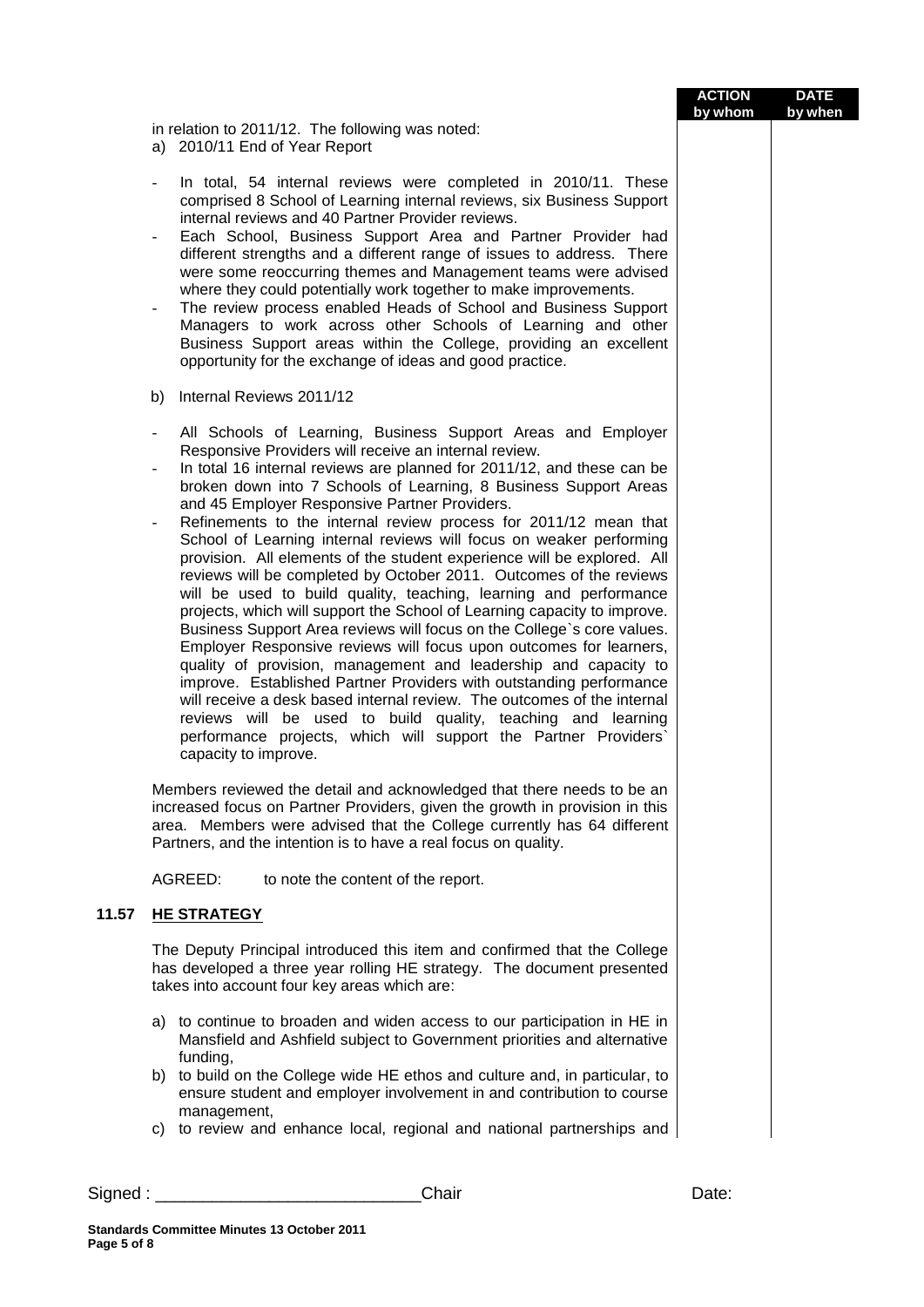|       |                                                                                                                                                                                                                                                                                                                                                                                                                                                                                                                                                                                                                                                                                                                          | <b>ACTION</b><br>by whom | <b>DATE</b><br>by when |
|-------|--------------------------------------------------------------------------------------------------------------------------------------------------------------------------------------------------------------------------------------------------------------------------------------------------------------------------------------------------------------------------------------------------------------------------------------------------------------------------------------------------------------------------------------------------------------------------------------------------------------------------------------------------------------------------------------------------------------------------|--------------------------|------------------------|
|       | networks, with partner universities, employers, colleges, schools, other<br>educational providers, and other agencies to increase participation in<br>HE,<br>d) to continue to provide high standards of HE and a high quality of                                                                                                                                                                                                                                                                                                                                                                                                                                                                                        |                          |                        |
|       | student experience.                                                                                                                                                                                                                                                                                                                                                                                                                                                                                                                                                                                                                                                                                                      |                          |                        |
|       | Members reviewed the strategy in detail and were happy to approve the<br>document.                                                                                                                                                                                                                                                                                                                                                                                                                                                                                                                                                                                                                                       |                          |                        |
|       | AGREED:<br>to approve the HE Strategy $2011/12 - 2013/14$ .                                                                                                                                                                                                                                                                                                                                                                                                                                                                                                                                                                                                                                                              |                          |                        |
|       | Members discussed the strategy in general terms and agreed that<br>widening participation in the region was important and that to do this it was<br>necessary for the College to provide an excellent teaching and learning<br>experience. The aim for the College is to continually build upon its HE<br>ethos and reputation, and that to do this, as discussed earlier in the<br>meeting, it will need to find new validating partners.                                                                                                                                                                                                                                                                               |                          |                        |
|       | In terms of HE courses on offer, the Deputy Principal explained that they<br>tend to be in areas where the College provides similar courses at a lower<br>level so that there are direct progression opportunities. Courses tend to be<br>quite employer specific, vocationally driven and aim to meet the needs of<br>the local area. In terms of future aspirations, it was acknowledged that,<br>within funding constraints, the College would like to expand and to offer<br>more top up courses.                                                                                                                                                                                                                    |                          |                        |
|       | Members discussed HE provision generally and questioned the age profile<br>of HE Students. They were advised that, traditionally, full time learners fall<br>into the 18, 19 and 20 year old category, and part time students are mature<br>individuals at age 25+. The College has an equal split between full time<br>and part time learners. There are approximately 600 in number and 480<br>FTE's. In terms of making the HE offer at College more attractive,<br>members were advised that the HE Team is developing a premium<br>package to support the increase in fees. The intention is that this package<br>will be very professionally presented and hopefully alleviate some of the<br>fee paying concerns. |                          |                        |
|       | AGREED:<br>to note the update provided.                                                                                                                                                                                                                                                                                                                                                                                                                                                                                                                                                                                                                                                                                  |                          |                        |
| 11.58 | HE - REPORT FROM THE ACADEMIC STANDARDS COMMITTEE                                                                                                                                                                                                                                                                                                                                                                                                                                                                                                                                                                                                                                                                        |                          |                        |
|       | The Deputy Principal introduced this item and drew members' attention to<br>the summary document. It was confirmed that the HE Academic<br>Standards Committee discussed a number of issues at its last meeting,<br>these were HE strategy, enrolment against target, success rates, student<br>survey outcomes, external examiner reports and the premium package<br>previously discussed.                                                                                                                                                                                                                                                                                                                              |                          |                        |
|       | Members were particularly impressed with the national student survey<br>outcomes which showed that the students overall satisfaction rating had<br>increased from 73% to 80% and this was above the FEC benchmark of<br>78%.                                                                                                                                                                                                                                                                                                                                                                                                                                                                                             |                          |                        |
|       | (Nevil Croston left the meeting at 6.40 pm).                                                                                                                                                                                                                                                                                                                                                                                                                                                                                                                                                                                                                                                                             |                          |                        |
|       | Members discussed HE fees and were advised that they were in line with<br>other local colleges. In terms of attracting students from further afield, the                                                                                                                                                                                                                                                                                                                                                                                                                                                                                                                                                                 |                          |                        |
|       | Chair                                                                                                                                                                                                                                                                                                                                                                                                                                                                                                                                                                                                                                                                                                                    | Date:                    |                        |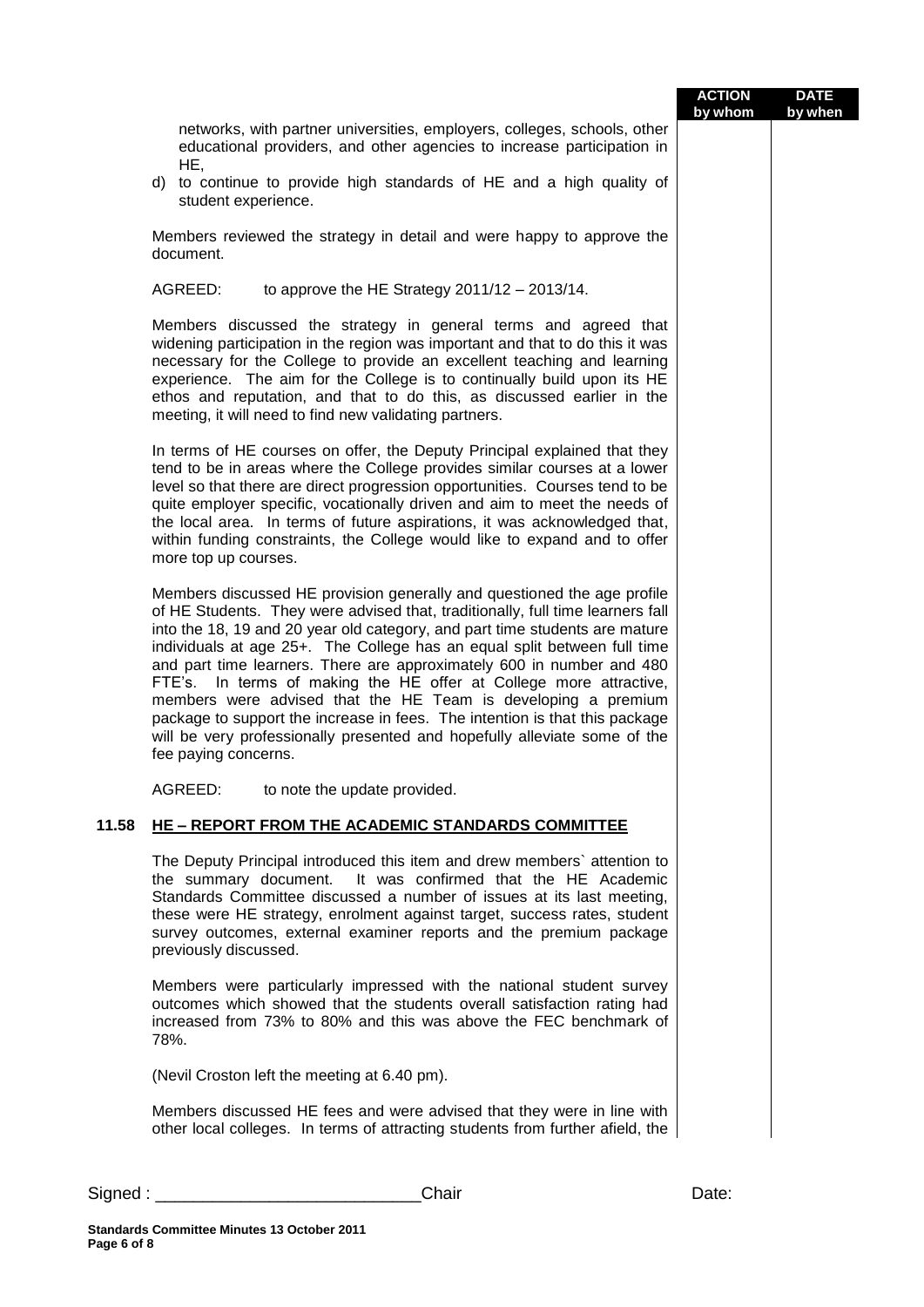|       |                                                                                                                                                                                                                                                                                                                                                                                                                                                                                                                                  | <b>ACTION</b><br>by whom      | <b>DATE</b><br>by when |
|-------|----------------------------------------------------------------------------------------------------------------------------------------------------------------------------------------------------------------------------------------------------------------------------------------------------------------------------------------------------------------------------------------------------------------------------------------------------------------------------------------------------------------------------------|-------------------------------|------------------------|
|       | Principal indicated that to do so, the College needed to develop a<br>specialism and there is also a requirement to make the town more<br>In terms of growth, it was noted that student numbers are<br>appealing.<br>capped and therefore within the current climate there is little opportunity to<br>expand.                                                                                                                                                                                                                   |                               |                        |
|       | AGREED:<br>to note the content of the report.                                                                                                                                                                                                                                                                                                                                                                                                                                                                                    |                               |                        |
| 11.59 | <b>SAFEGUARDING</b><br>a) DEVELOPMENT PLAN 2011/12 &<br>b) 2011/12 UPDATE                                                                                                                                                                                                                                                                                                                                                                                                                                                        |                               |                        |
|       | The Deputy Principal introduced this item and confirmed that the<br>development plan presented has been approved by the Board.<br>She<br>indicated that a column has been added which details progress to date.<br>Members noted the updated position. In general terms, members were<br>advised that the College has a concern regarding e-safety and cyber<br>bullying and it has done and continues to do a lot of work to address this<br>area.                                                                              |                               |                        |
|       | One Governor present questioned how safe the use of Google docs was in<br>terms of confidentiality of information. The Principal confirmed that<br>assurance had been received from the IT Team in this area. It was agreed<br>that Gavin Peake would be invited to the next Board meeting, to provide an<br>explanation to Governors as to how the system works and the safety<br>aspects. Members questioned generally whether there was a case for an<br>external audit on the security and safety of e-governance.           | <b>Clerk</b>                  | 24.11.11               |
|       | AGREED:<br>to note the update provided.                                                                                                                                                                                                                                                                                                                                                                                                                                                                                          |                               |                        |
| 11.60 | <b>SURVEY RESULTS</b>                                                                                                                                                                                                                                                                                                                                                                                                                                                                                                            |                               |                        |
|       | The Head of Student Support introduced this item and drew members'<br>attention to the summary of findings. Members reviewed the appendices in<br>detail. The Principal confirmed that the response to question eight, in<br>particular, caused her some concern, this being the low response to 'my<br>interest is engaged throughout the sessions'. She indicated that the<br>College needs to improve on this and its teaching and learning aspirations.                                                                      |                               |                        |
|       | Members were advised that as this was the first year that the survey has<br>been undertaken there was no comparison data, but that when the survey<br>is undertaken again in 2011/12, the summary report will show a year on<br>year increase or decrease. The Principal confirmed that the College is<br>aware that it needs to focus very clearly on the learner experience, and<br>that this goes to the heart of retention. In general discussion, members<br>also felt that the response rate to question 20 was a concern. |                               |                        |
|       | Members generally discussed the survey process and were advised that in<br>2010/11 the Heads of School were able to bespoke the questions<br>presented and that this may explain some of the differentials. In 2011/12<br>all Heads of School will ask the same questions which will give a clear<br>mechanism for comparison. Members indicated that in the next report,<br>they would find it useful to have a summary of themes emerging, and<br>particular issues identified that relate to individual aspects of provision. | Head of<br>Student<br>Support | 2011/12                |
|       | Members were advised that the College has in place a number of<br>mechanisms to gather student views, and that the results of this survey will                                                                                                                                                                                                                                                                                                                                                                                   |                               |                        |